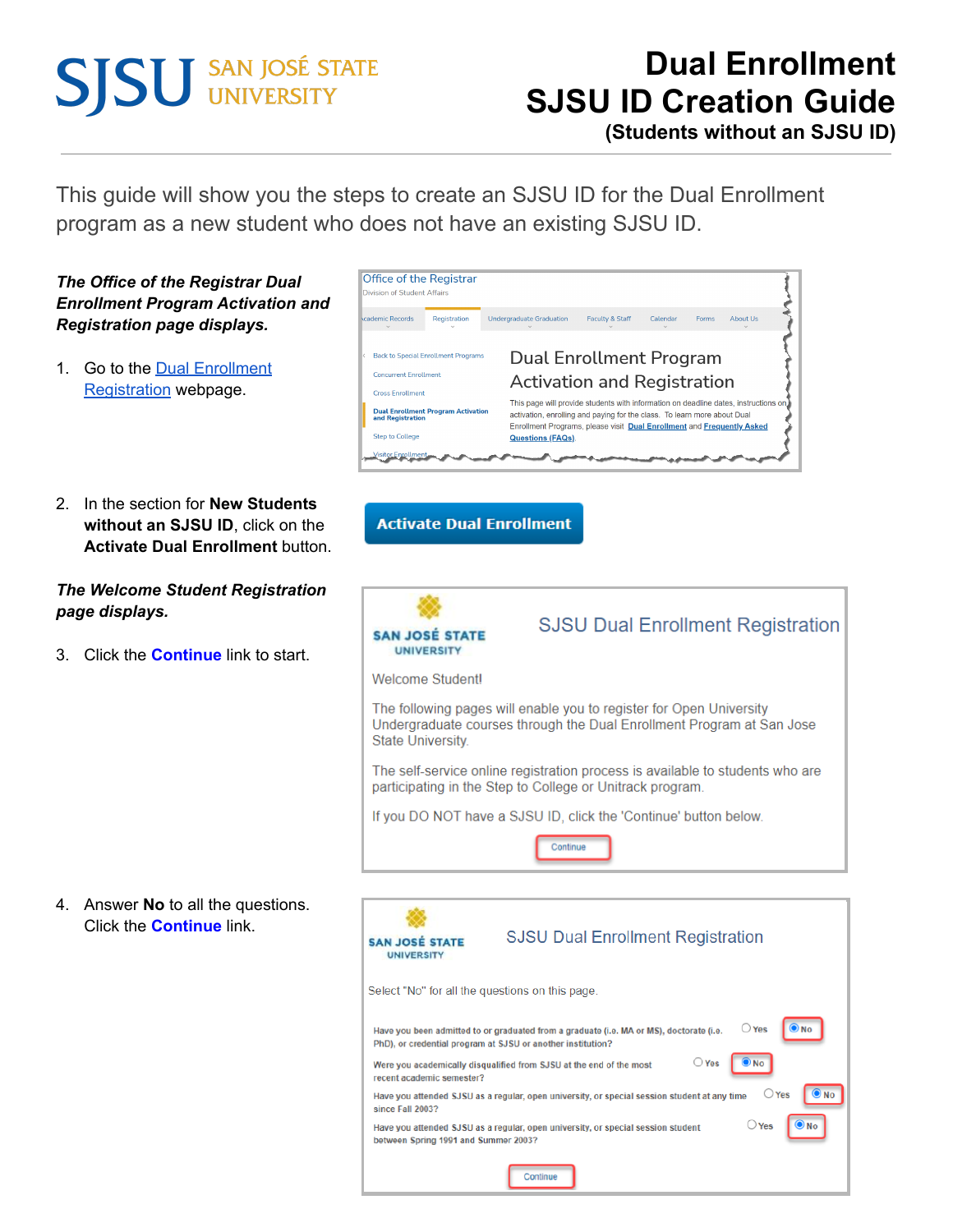5. Review the policy.

| 5. Review the policy.                                      |                                            |                                                                                                                                                                                                                                                                                                 |
|------------------------------------------------------------|--------------------------------------------|-------------------------------------------------------------------------------------------------------------------------------------------------------------------------------------------------------------------------------------------------------------------------------------------------|
|                                                            |                                            |                                                                                                                                                                                                                                                                                                 |
| To proceed, click on the I have<br>read and understand the | <b>SAN JOSÉ STATE</b><br><b>UNIVERSITY</b> | <b>SJSU Privacy and Unit Limitation Policies</b>                                                                                                                                                                                                                                                |
| regulation on privacy and unit<br>limitations button.      | <b>Welcome Student!</b>                    |                                                                                                                                                                                                                                                                                                 |
|                                                            |                                            | Please read the Privacy and Unit Limitation Policy.                                                                                                                                                                                                                                             |
|                                                            |                                            | SJSU Privacy Policy: Any information that you enter here is completely                                                                                                                                                                                                                          |
|                                                            | Registration.                              | confidential and will not be sold for any other purpose other than User                                                                                                                                                                                                                         |
|                                                            |                                            | Unit Limitation Policy: You may take new courses or repeat courses for<br>academic renewal. You may register for as many courses as you would like, but<br>keep in mind that only 24 units of undergraduate coursework or 6 units of<br>graduate coursework may be applied towards your degree. |
|                                                            |                                            | I have read and understand the regulation on privacy and unit limitations.                                                                                                                                                                                                                      |
|                                                            |                                            |                                                                                                                                                                                                                                                                                                 |
|                                                            |                                            | I do not wish to continue with this activity                                                                                                                                                                                                                                                    |
|                                                            |                                            |                                                                                                                                                                                                                                                                                                 |
| 6. Fill out the required information on                    |                                            |                                                                                                                                                                                                                                                                                                 |
| the form.                                                  |                                            | <b>SJSU Dual Enrollment Registration</b>                                                                                                                                                                                                                                                        |
|                                                            | <b>SAN JOSÉ STATE</b><br><b>UNIVERSITY</b> |                                                                                                                                                                                                                                                                                                 |
| Answer No to the Do you have a                             |                                            | Please enter the following data to register. Click the Continue button below when you have completed                                                                                                                                                                                            |
| bachelor's degree question.                                | entering data.                             |                                                                                                                                                                                                                                                                                                 |
| Click the <b>Continue</b> link.                            | purpose other than User Registration       | Any information that you enter here is completely confidential and will not be sold or used for any                                                                                                                                                                                             |
|                                                            | (* indicates required data)                |                                                                                                                                                                                                                                                                                                 |
|                                                            | <b>Name Prefix:</b>                        | $\checkmark$                                                                                                                                                                                                                                                                                    |
|                                                            | *Legal First Name:                         |                                                                                                                                                                                                                                                                                                 |
|                                                            | <b>Legal Middle Name:</b>                  |                                                                                                                                                                                                                                                                                                 |
|                                                            | *Legal Last Name:                          |                                                                                                                                                                                                                                                                                                 |
|                                                            |                                            | No Social Security Nbr                                                                                                                                                                                                                                                                          |
|                                                            | <b>Social Security Nbr:</b>                |                                                                                                                                                                                                                                                                                                 |
|                                                            | *Address:                                  |                                                                                                                                                                                                                                                                                                 |
|                                                            | *City:<br>*State:                          | $\checkmark$                                                                                                                                                                                                                                                                                    |
|                                                            | *Postal Code:                              |                                                                                                                                                                                                                                                                                                 |
|                                                            | Country:                                   | <b>United States</b>                                                                                                                                                                                                                                                                            |
|                                                            | *Contact Phone:                            |                                                                                                                                                                                                                                                                                                 |
|                                                            | *Date of Birth:                            | B1 (Example: 12/31/2000)                                                                                                                                                                                                                                                                        |
|                                                            | *Gender:                                   | $\checkmark$                                                                                                                                                                                                                                                                                    |
|                                                            |                                            | I do not have an Email Address                                                                                                                                                                                                                                                                  |
|                                                            | <b>Email Address:</b>                      | (Example: youraddress@provider.com)                                                                                                                                                                                                                                                             |
|                                                            | Do you have a bachelor's<br>degree?        | $\bigcirc$ No<br>$\bigcirc$ Yes                                                                                                                                                                                                                                                                 |

Continue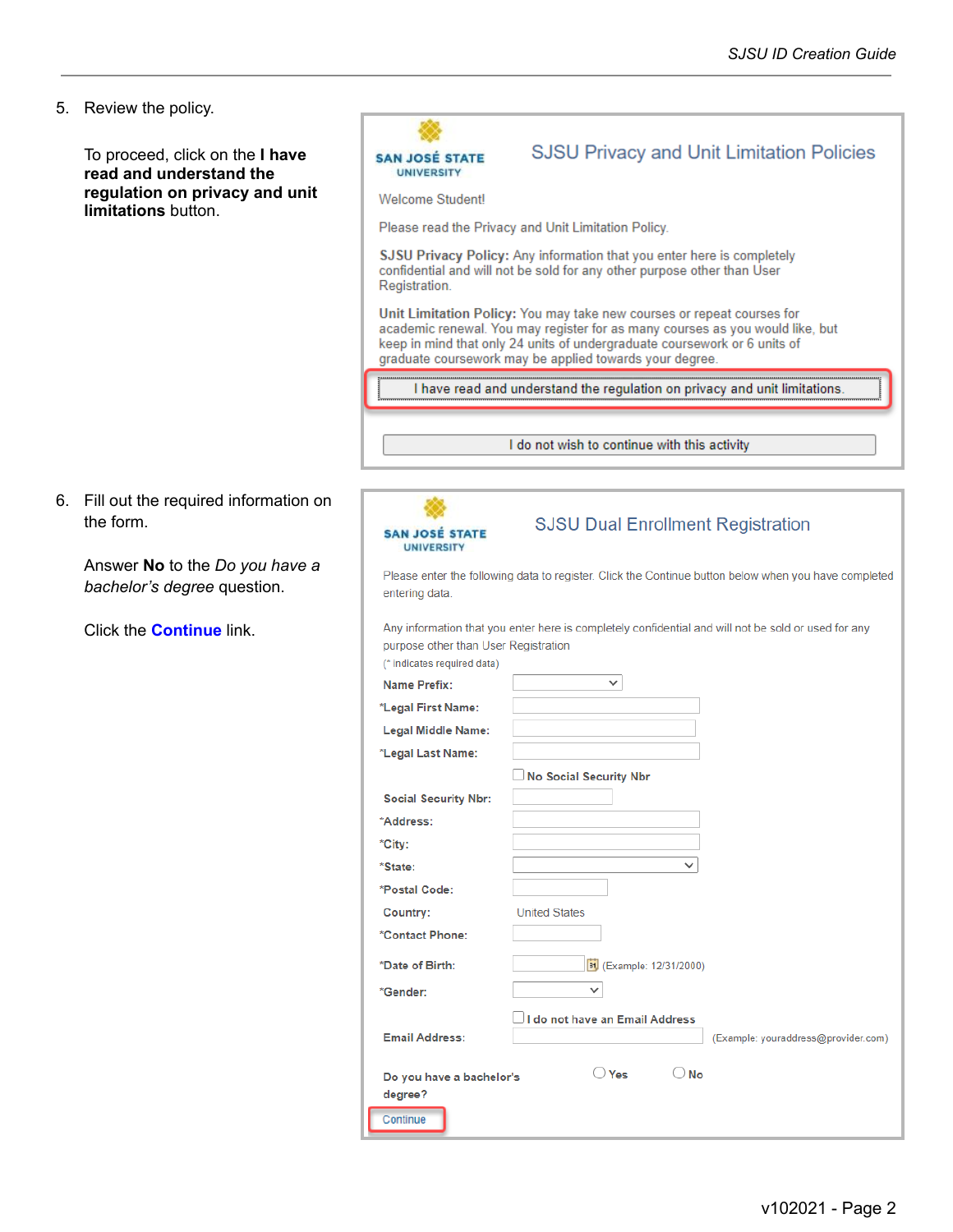**If you see the** *Registration Information* **page, please continue to Step #7.**

#### **If you see the** *Create User Profile* **page, please continue to Step #8.**

### *Registration Information page displays.*

7. We may already have your student record in our system.

> An email will be sent to you within 2 business days with further instructions.

> You can stop here and wait for the email from the Registrar's Office.

#### *Create User Profile page displays.*

8. Enter a **Password** and reenter to **Confirm Password**.

> Your password must be 8 characters with at least 1 number.

Click the **Submit** link.

**SAN JOSÉ STATE UNIVERSITY** 

#### **Sammy Spartan**

According to our records you may already be in our database. An email has been sent to the Registrar's Office that contains the information you have provided in the previous User Registration page. You will be contacted via email within 2 business days with your SJSU ID and the next steps to register for classes.

**Registration Information** 

| <b>SAN JOSÉ STATE</b><br><b>UNIVERSITY</b>                    | <b>Create User Profile</b>                                                                                                                            |
|---------------------------------------------------------------|-------------------------------------------------------------------------------------------------------------------------------------------------------|
| Sammy Spartan                                                 |                                                                                                                                                       |
| mypassword2008.                                               | at least 1 number. Pay close attention to the case in which you enter your<br>password - passwords are cASe seNsiTiVE! My PassWord2008 does not equal |
|                                                               |                                                                                                                                                       |
|                                                               |                                                                                                                                                       |
|                                                               |                                                                                                                                                       |
| *Password:<br>*Confirm Password:<br><b>Program to Enroll:</b> | Open University - Undergraduate                                                                                                                       |
| Term:                                                         | Spring 2021                                                                                                                                           |